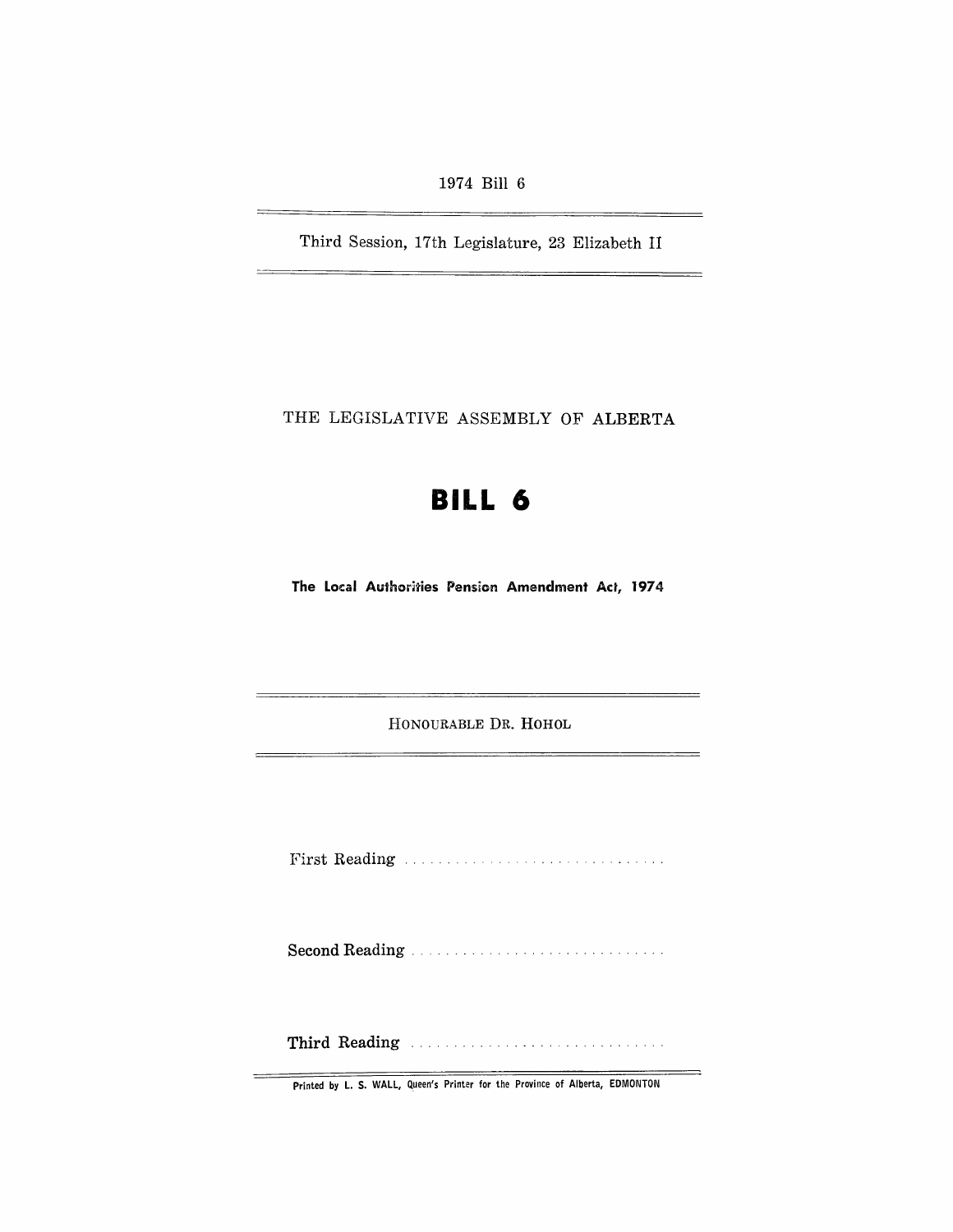Bill 6

## **BILL 6**

#### **1974**

#### THE LOCAL AUTHORITIES PENSION AMENDMENT ACT, 1974

### *(Assented to* , 1974)

**HER** MAJESTY, by and with the advice and consent of the Legislative Assembly of Alberta, enacts as follows:

1. The Local Authorities Pension Act is hereby amended.

2. Section 7, subsection (2), *clause* (b) is amended by *striking out the figure* "60" *and by substituting the figure.*  "55".

*3. This Act comes into force on the day upon which it is*  assented to.